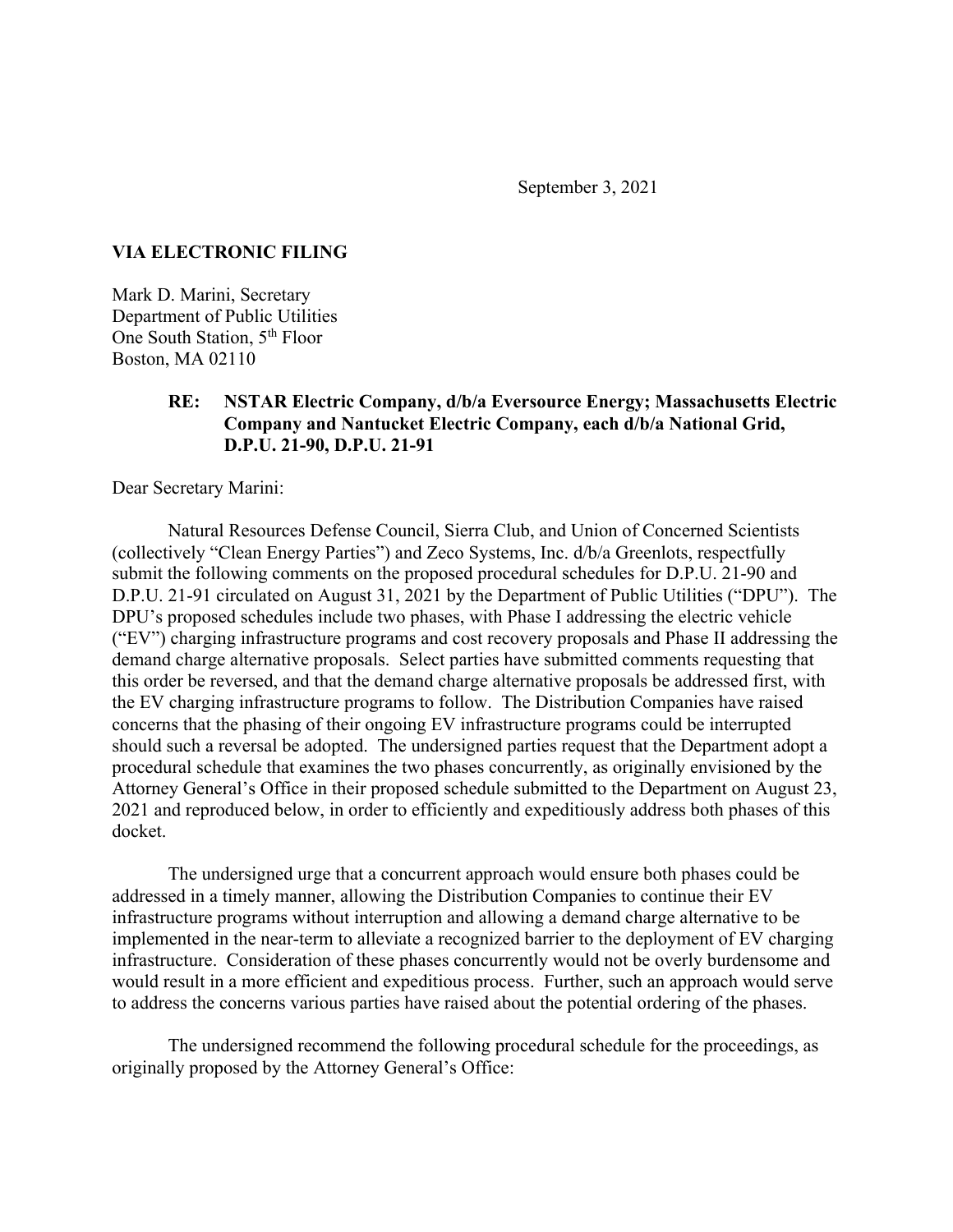| <b>DATE</b>        | PROCEDURAL STEP                                              |
|--------------------|--------------------------------------------------------------|
| September 14, 2021 | Public Hearing                                               |
| October 29, 2021   | Deadline for Intervenors to File Notice of Intent to Sponsor |
|                    | Witnesses                                                    |
| December 10, 2021  | <b>Intervenor Testimony Due</b>                              |
| December 22, 2021  | Deadline for Discovery Requests to Companies                 |
| January 5, 2022    | Deadline for Discovery Requests to Intervenors               |
| January 12, 2022   | Companies' Responses to Discovery Due                        |
| January 19, 2022   | Intervenors' Responses to Discovery Due                      |
| January 26, 2022   | Companies' Rebuttal Testimony Due                            |
| February 4, 2022   | Deadline to Issue Discovery on Rebuttal Testimony            |
| February 16, 2022  | Responses to Rebuttal Discovery Due & Deadline to Request    |
|                    | Evidentiary Hearing;                                         |
| February 25, 2022  | Intervenor Sur-Rebuttal Testimony Due                        |
| March 10-11, 2022  | Evidentiary Hearings (if necessary)                          |
| March 24, 2022     | Intervenors' Initial Briefs Due                              |
| April 7, 2022      | Companies' Initial Briefs Due                                |
| April 21, 2022     | Intervenors' Reply Briefs Due                                |
| April 25, 2022     | Companies' Reply Briefs Due                                  |
| End of June 2022   | Anticipated Order                                            |

Respectfully submitted,

## **GREENLOTS**

By its attorney,

## Jama S. Olton

Laura S. Olton, Esq. LSO Energy Advisors, LLC 38 Thackeray Road Wellesley, MA 02481